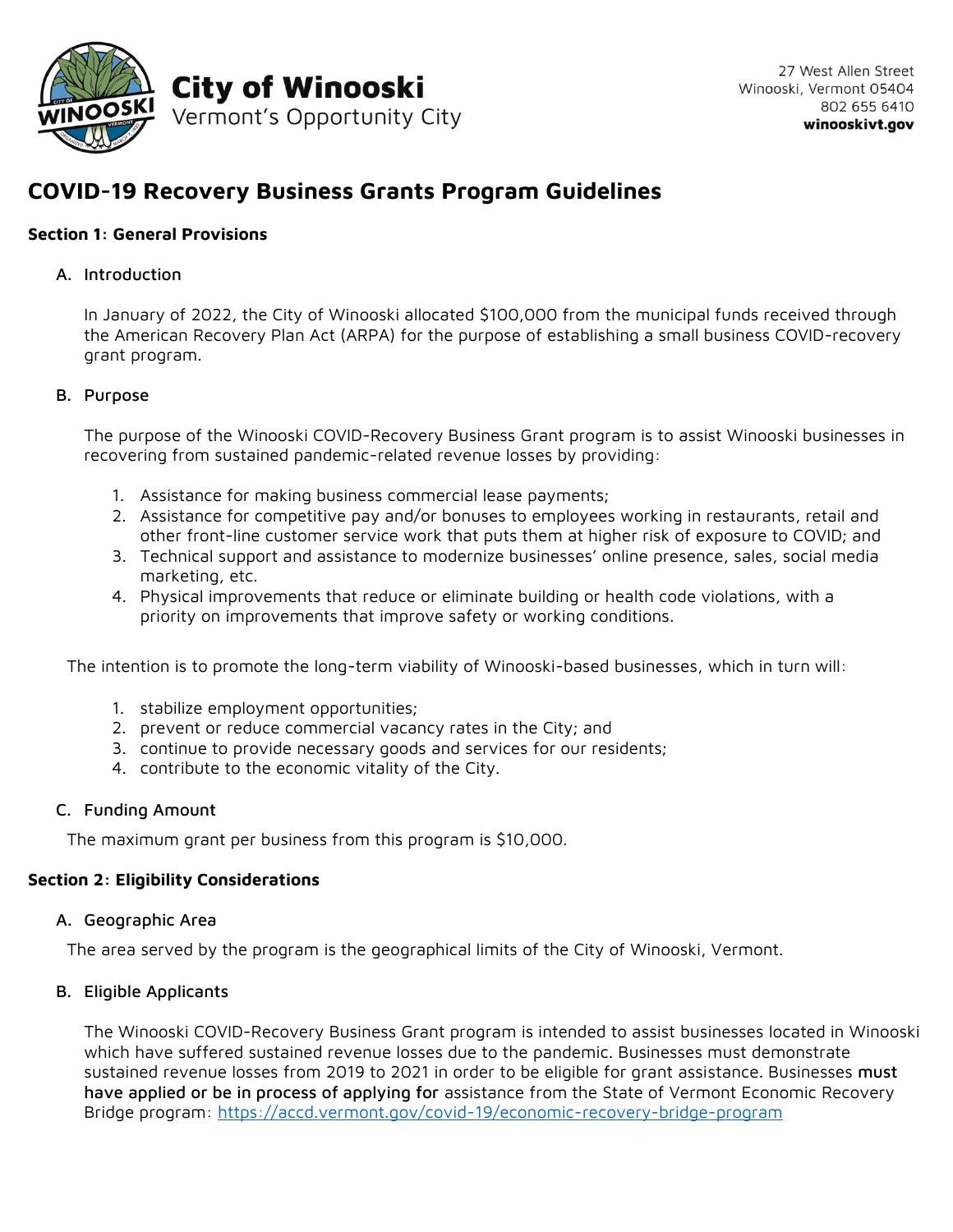# C. Eligible Activities

- 1. Making business commercial lease payments
- 2. Competitive pay and/or bonuses to employees working in restaurants, retail and other front-line customer service work that puts them at higher risk of exposure to COVID
- 3. Technical support and assistance to modernize businesses' online presence, sales, social media marketing, etc.
- 4. Improvement of building or physical facilities/equipment to address code violations, especially those that improve health and safety conditions.

### D. Ineligible Activities

- 1. The acquisition of land, buildings and fixed equipment
- 2. Site preparation, façade improvement, installation of fixed equipment, construction, reconstruction or rehabilitation of buildings not related to code violations.
- 3. Clearance, demolition, or the removal of structures or signage.
- 4. Acquisition of equipment, machinery or inventory that does not address a code violation.
- 5. Startup costs
- 6. Refinancing or consolidating existing debt
- 7. Reimbursement for expenditures prior to grant approval
- 8. Other activities as identified by the Grant Review Committee during administration of the program

### **Section 3: Evaluation Criteria**

| Criteria                                                                                                         | Score** |
|------------------------------------------------------------------------------------------------------------------|---------|
| Business can demonstrate positive balance sheet pre-COVID (2019 year end)                                        |         |
| Retains jobs in Winooski                                                                                         |         |
| Business employs Winooski residents                                                                              |         |
| Revenue loss percentage aligns with median pandemic losses in Winooski for<br>business type $(+/- 5%)$           |         |
| Retains business types currently under-represented or lacking in the City and<br>desired/needed by the community |         |
| Certified MBE or WBE (Minority Owned Business or Women Owned Business)<br>or Certified LGBTQIA+                  |         |
| <b>Total Score</b>                                                                                               |         |
| Scoring:                                                                                                         |         |

- 0 Does not meet criteria
- 1 Meets minimum level of criteria
- 2 Meets high level of criteria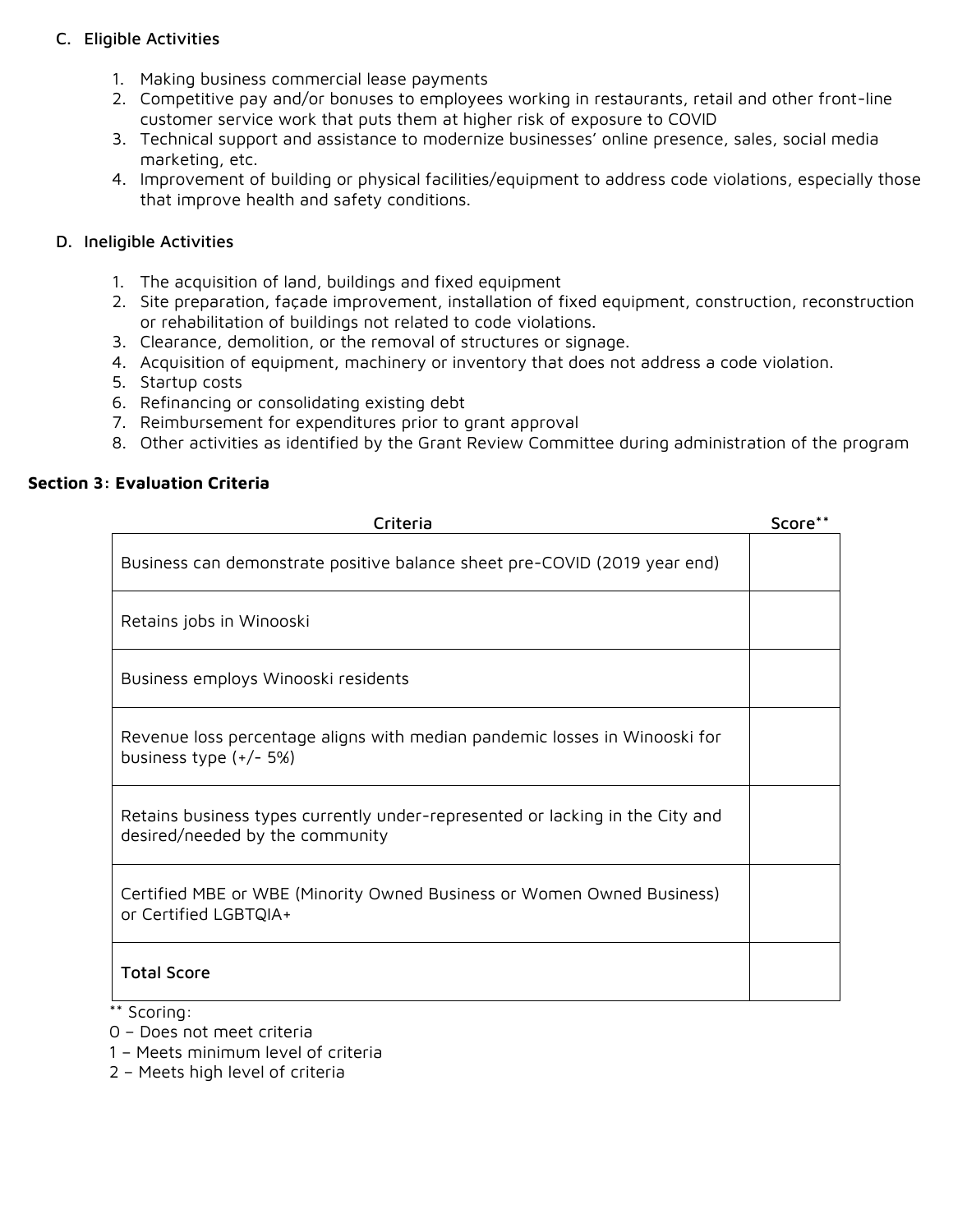

# **Section 4: Terms And Conditions**

The Winooski COVID-Recovery Business Grant program terms will follow the federal guidance for use of municipal ARPA funds.

- A. Maximum Grant: \$10,000 per eligible business
- B. Mandatory Reporting Requirements: Businesses will be required to document that grant funds were spent on the purpose designated in their application. Other documentation than listed below may be accepted upon agreement by the City.
	- a. Making business commercial lease payments
		- Copy of lease agreement showing payment amount due and receipts showing payments made including amount and date and/or cancelled checks to the lessor.
	- b. Competitive pay and/or bonuses to employees working in restaurants, retail and other front-line customer service work that puts them at higher risk of exposure to COVID
		- Competitive Pay payroll reports from before competitive pay implemented and those including competitive pay increases.
		- Bonuses payroll reports including bonuses paid to staff
	- c. Technical support and assistance to modernize businesses' online presence, sales, social media marketing, etc.
		- Copy of signed contract for technical services and/or software and copies of paid invoices and cancelled checks.
	- d. Improvement of building or physical facilities/equipment to address code violations, especially those that improve health and safety conditions.
		- Copy of bid/quote and copies of paid invoices and cancelled checks.
- C. Authorization for Release of Information: Application documents will require authorization from applicants to allow release of application information to the Winooski COVID-Recovery Business Grant Evaluation Committee.
- D. Return of Grant Funds: Grant funds should be expended within 12 months after payment is issued. At the end of this period any unexpended grant funds must be returned to the City of Winooski unless a written request for an extension of time and/or expansion of uses of the funds has been approved by the Winooski City Council. Grant Funds will be returned if the City determines that the Grantee has not performed in accordance with the terms of the award or met the conditions described in the grant eligibility criteria.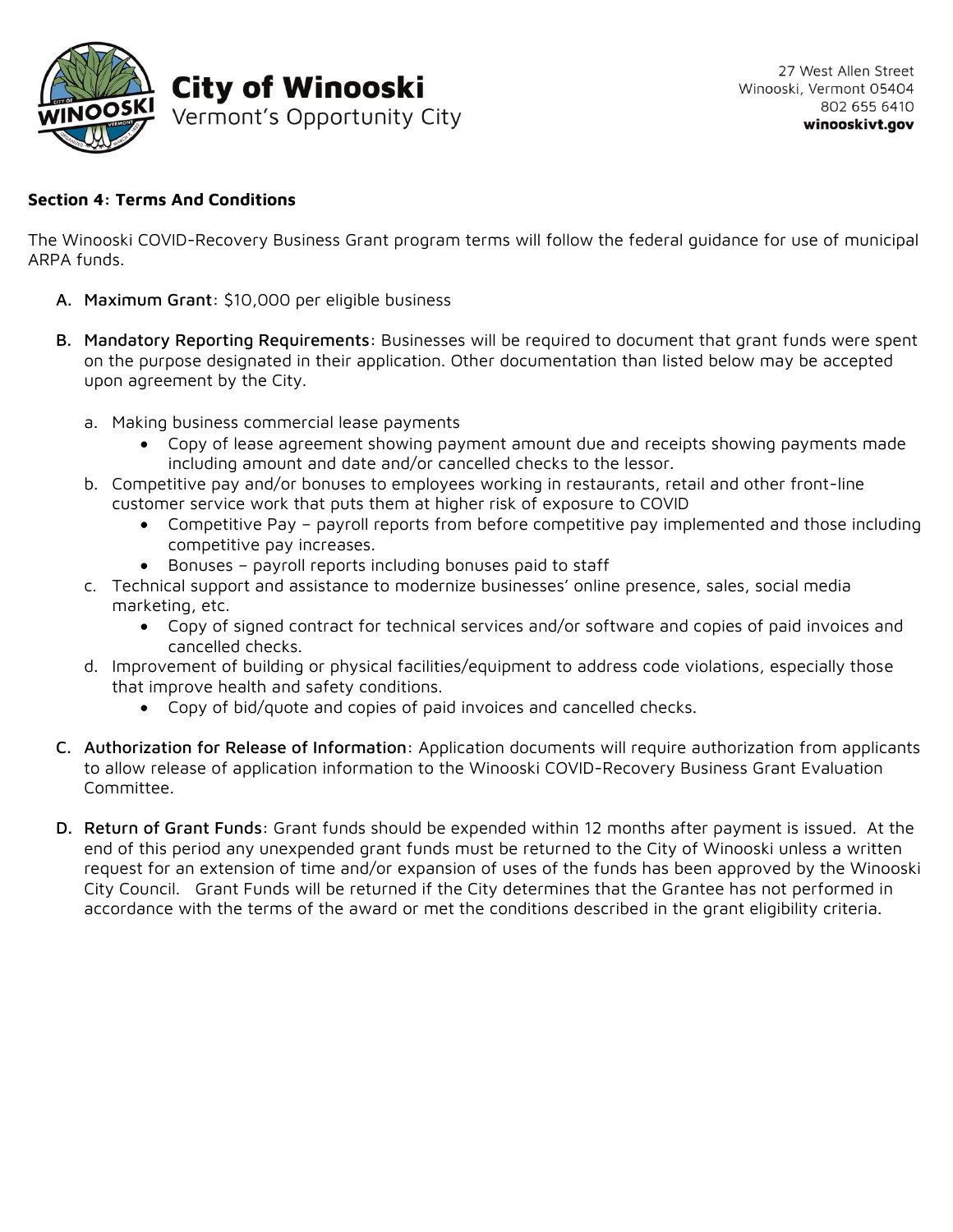# **Section 5: Application Procedures**

# A. Application Format

Applicants shall submit a grant application package consisting of the following information:

- 1. A completed Winooski COVID-Recovery Business Grant Application.
- 2. Signed and dated copies of your 2019/2020 business tax returns.
- 3. A Year-to-Date Profit & Loss Statement (no older than 3 months) and Current Balance Sheet for the business. Please sign and date all pages.
- 4. Documentation of application to the Vermont Agency of Commerce and Community Development Economic Bridge Program.
- 5. A detailed description of how you will use the money. Please attach copies of lease agreements, quotes, or invoices.
- 6. A written narrative that describes your business needs, financial performance pre-pandemic and during the pandemic, and COVID impacts to your business and your industry. Describe why the business is requesting the grant and how the funds will be used. The narrative should also contain a brief history of the business, any changes to your business model due to the pandemic and other information that will help us to better understand your business.

# B. Application Submittal

The completed application and all required attachments shall be submitted to: City Manager, Winooski City Hall, 27 W. Allen Street, Winooski, VT 05404 or to grants@winooskivt.gov. Acceptance of applications shall be subject to the availability of Winooski COVID-Recovery Business Grant Program funds.

### C. Application Deadline

Completed applications for the approved \$100,000 allocation must be received by April 8th, 2022 at 5:00 pm. Should further funds be allocated in the future, additional competitive funding round deadlines will be established.

# D. Confidentiality

Each page or section of the application that contains confidential and proprietary material under 1 VSA, Chapter 5 shall be clearly marked by the applicant. Discussion of confidential materials that are deemed exempt under 1 VSA, Chapter 5 shall be discussed in executive session to maintain applicant's confidentiality.

# **Section 6: Review Process**

### A. Competitive Process

The funds allocated for the Winooski COVID-Recovery Business Grant Program are limited, thus the application process will be a competitive process. Grant applicants will be asked to submit applications by a set date, and the applicants will receive funding awards based highest score rankings on the evaluation criteria. Should further funds be allocated in the future, additional rounds of competitive evaluation will be established.